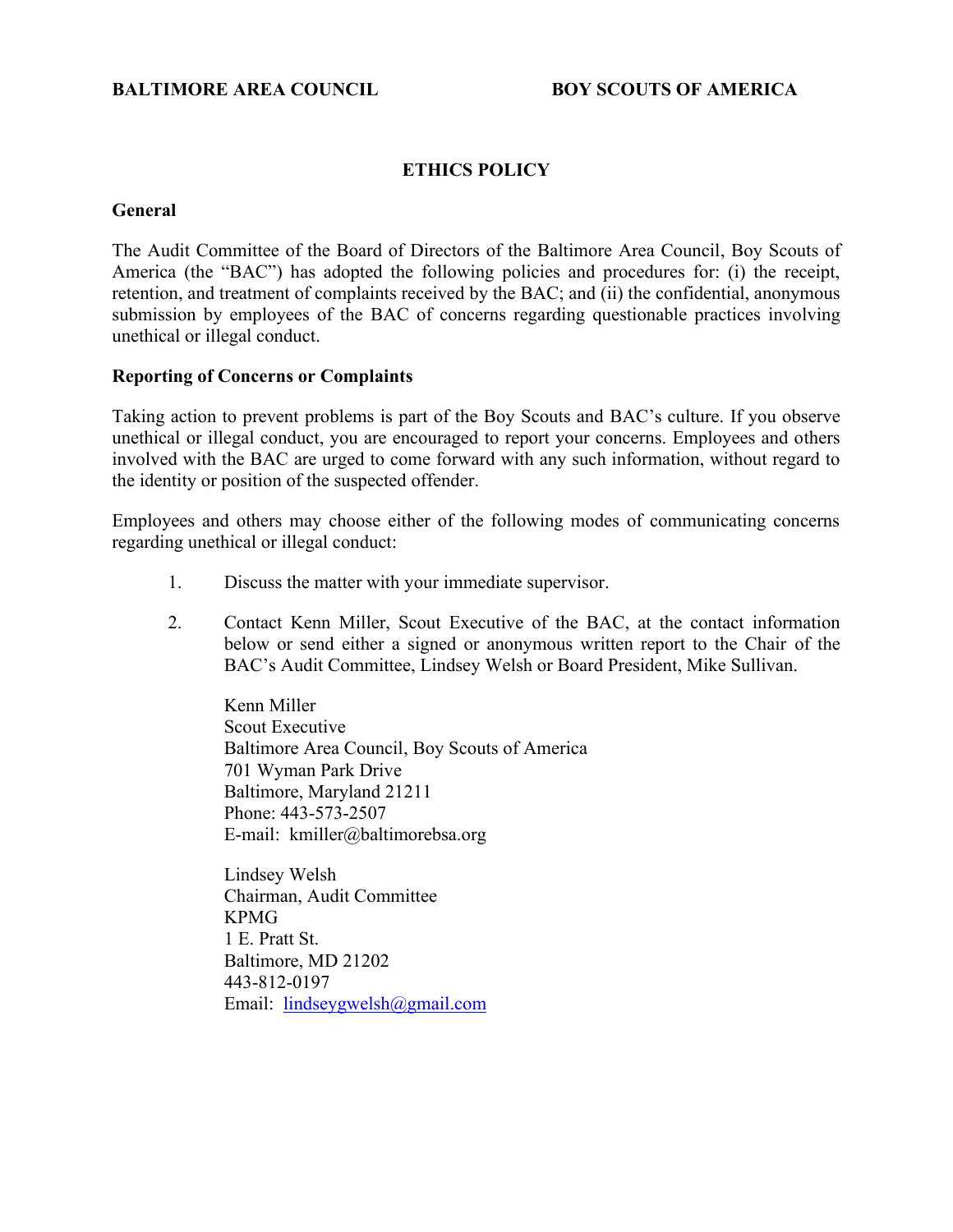Mike Sullivan Council President 213 Midhurst Rd. Baltimore, MD 21212 410-598-6992 Email: [mike.sullivan@am.jll.com](mailto:mike.sullivan@am.jll.com)

# **Scope of Matters Covered by These Procedures**

These procedures relate to employee complaints relating to any conduct that is unethical, illegal, or is in violation of BSA or BAC rules, regulations, or procedures. Unethical or illegal conduct may include:

- An unlawful act whether civil or criminal:
- Unprofessional conduct or conduct that violates the principles of the Boy Scouts;
- Abuse of power or authority for an unauthorized or ulterior purpose;
- Dangerous practice likely to cause physical harm or damage to any person or property;
- Unfair discrimination in the course of the employment or provision of services;
- Fraud or deliberate error in the preparation, evaluation, review, or audit of any financial or membership statement of the Boy Scouts;
- Fraud or deliberate error in the recording and maintaining of financial or membership records of the Boy Scouts;
- Deficiencies in or noncompliance with the Boy Scouts' internal accounting controls;
- Deviations from full and fair reporting of the Boy Scouts' financial and membership condition.

This list is not definitive but is intended to give an indication of the kind of conduct, which might be considered unethical or illegal.

# **Confidentiality**

The BAC will treat all communications under this Policy in a confidential manner, except to the extent necessary (1) to conduct a complete and fair investigation, or (2) for reviews of BAC operations by the BAC's Board of Directors, its Audit Committee, and the BAC's independent public accountants and outside counsel.